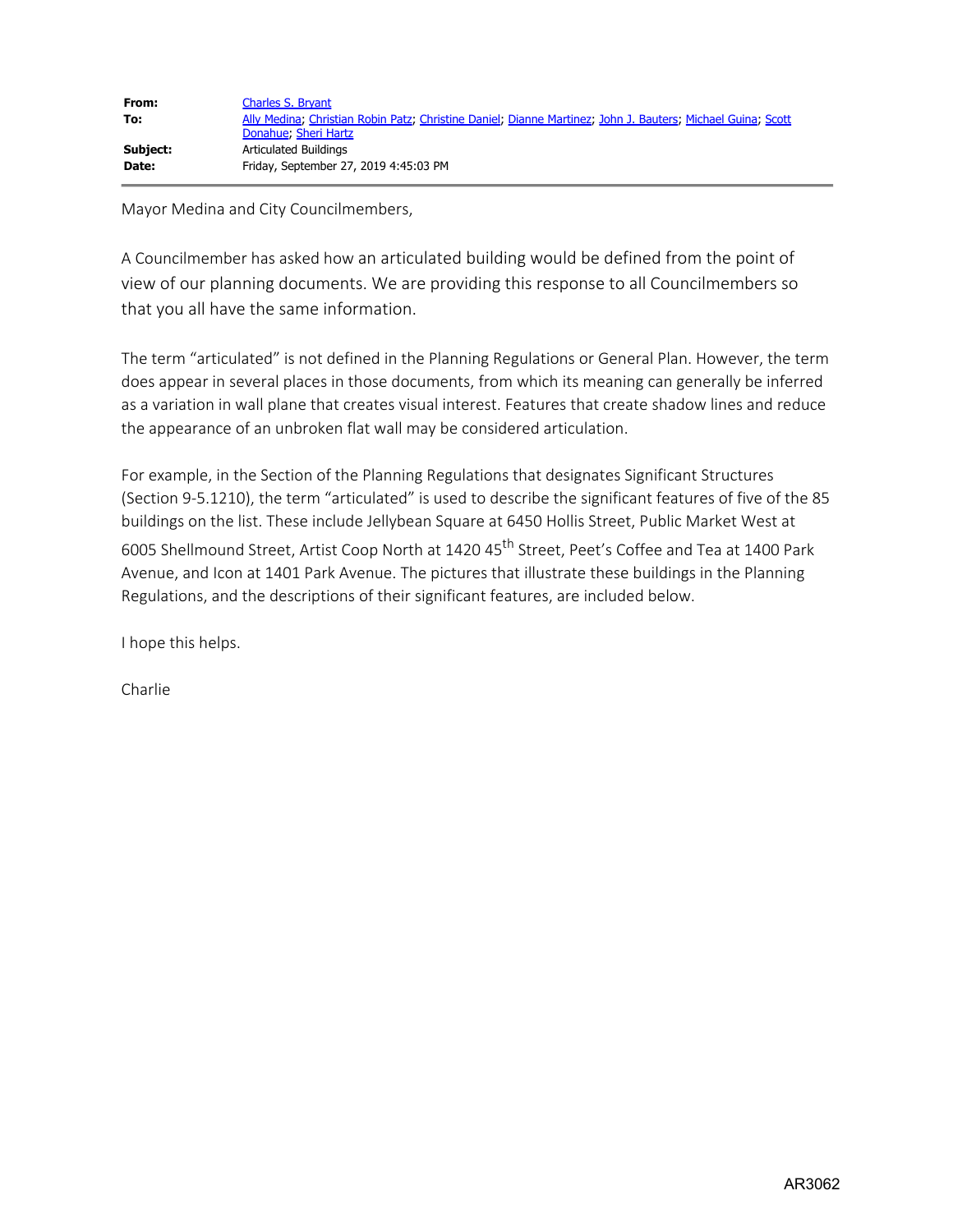

Jellybean Square ("symmetric windows around taller articulated entry, rounded corners, industrial windows with sills")



Marketplace West ("articulated brick, pilasters, cornice and parapet")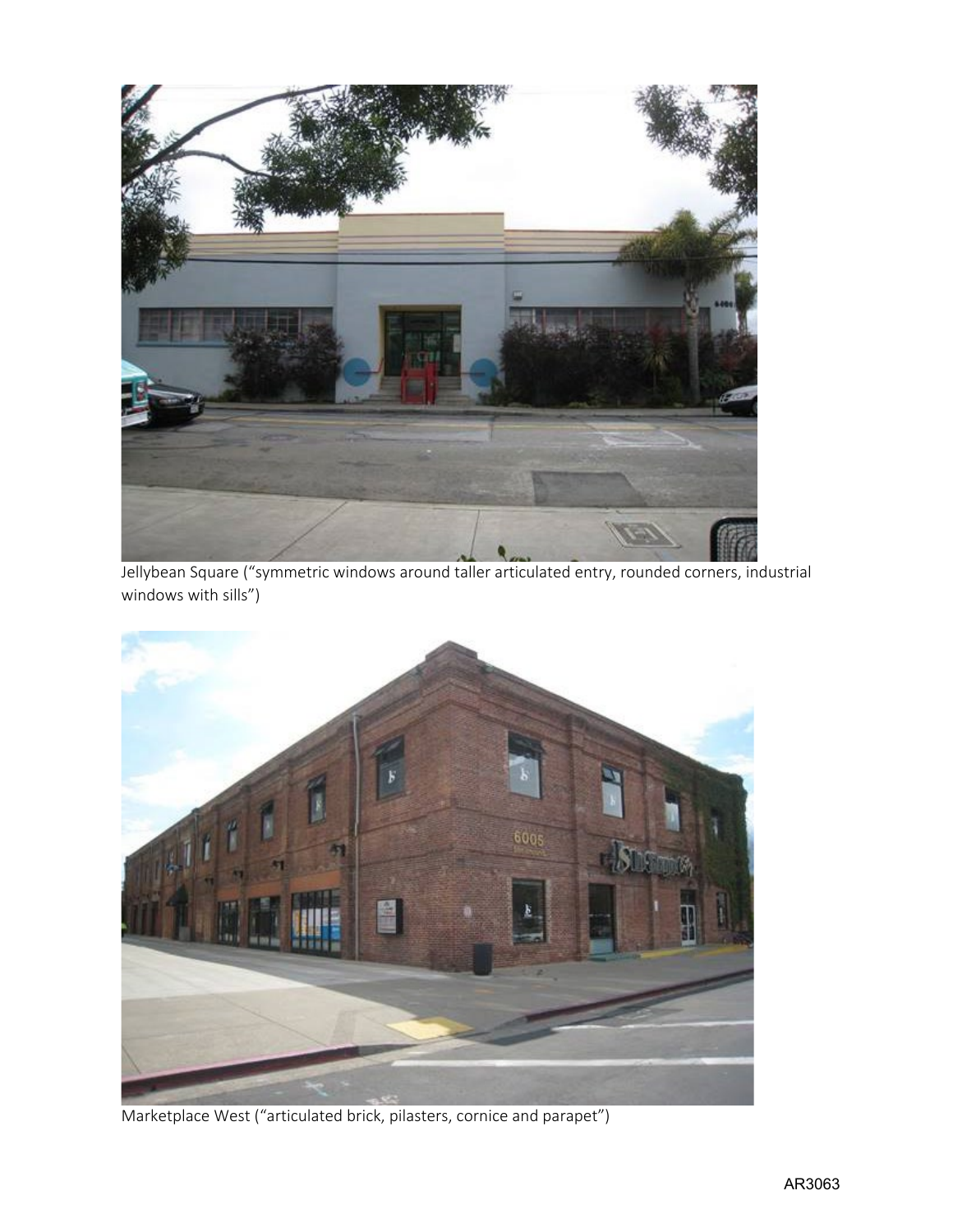

Artist Coop North ("articulated yellow brick, rectangular relief above windows, contrasting entry columns, lentil and shield, rhythm of vertical windows")